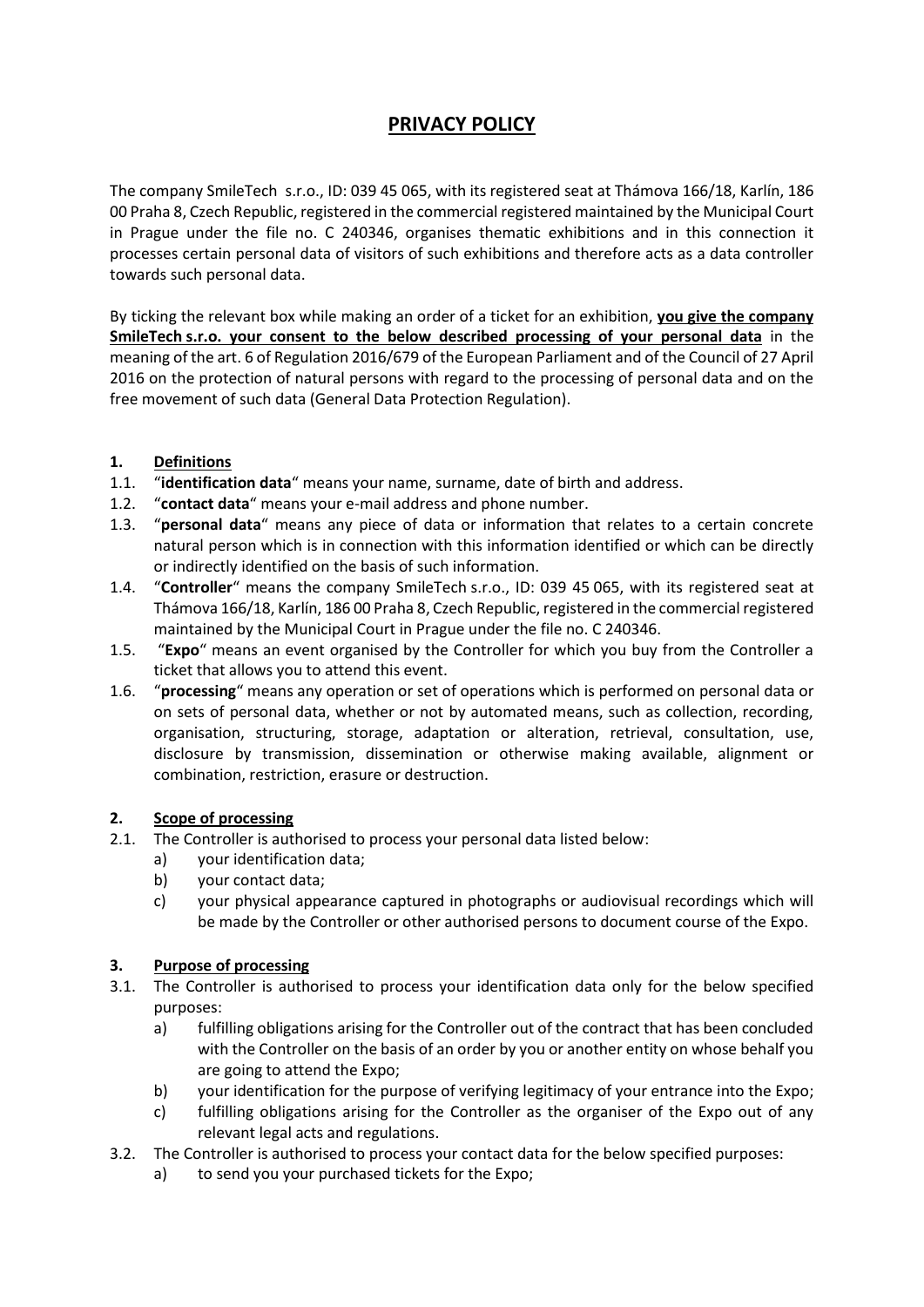- b) to be able to contact you in case of any changes of time or venue of the Expo;
- c) to be able to inform you of any other relevant facts regarding the Expo which you should know;
- d) to send you the Controller´s e-mail newsletter and other advertising materials for its products and services.
- 3.3. The Controller is authorised to use photographs and audiovisual recordings which capture the course of the Expo and which capture your physical appearance only for marketing purposes (creation of leaflets, advertising videos etc.), i.e. to promote events organised by the Controller or its other products and services. In this connection you acknowledge and agree to the fact that you have no right for any reward or compensation for this use of your physical appearance.

## **4. Duration of processing**

4.1. The Controller shall process your personal data until three years after the date of the Expo.

#### **5. Your rights**

- 5.1. In connection with the processing of your personal data you have the following rights:
	- a) **the right of access** to your personal data;
	- b) **the right to rectification of your personal data** in case they are inaccurate;
	- c) **the right to withdraw this consent** to the processing of your personal data;
	- d) **the right to be forgotten, i.e. the right to have the Controller erase your personal data**  if any of the following cases arises:
		- your personal data are no longer necessary for the above specified purposes;
		- you withdraw this consent to processing of your personal data;
		- your personal data are being processed unlawfully by the Controller;
		- your personal data must be erased in order to fulfil the Controller´s legal obligation;
	- e) **the right to restriction of the processing of your personal data** if any of the following cases arises:
		- you contest the accuracy of the processed personal data;
		- the processing of your personal data is unlawful;
		- the Controller no longer needs your personal data for the given purposes;
	- f) **the right to data portability**, i.e. the right to receive your personal data which are processed by the Controller with the use of technical means (stores in an electronic register etc.) in a structured, machine-readable format.

#### **6. Cross-border processing**

- 6.1. The Controller will transfer your personal data for processing to the below specified cooperating entities which handle the processing of your personal data on the Controller´s behalf. These entites are companies from countries outside the European Union that are bound by specific national regulation of protection of personal data in the given country.
	- a) Smile-Expo LLC, a company incorporated according to the law of the Russian Federation, ID: 1137746393817, with its registered seat at 6 Barklaya str., bld. 5, of. 23r.1, Moscow, 121087, Russian Federation;
	- b) SMileS, Limited Liability Company, a company incorporated according to the law of the Russian Federation, ID: 1137746393696, with its registered seat at 10 Proletarsky Ave., office 702, Schelkovo, 141100, Moskva, Ruská federace;
	- c) Smile-Expo Limited Liability Company, a company incorporated according to the law of Ukraine, ID: 39183091, with its registered seat at 7 Budindustrii, of. 1, Holosiivskyi District, 01013, Ukraine.
- 6.2. The European Union has not issued a decision that the above mentioned countries ensure an adequate level of protection of your personal data yet, neither are there safeguards for the processing mentioned by the European legislation. However, the Controller itself takes sole